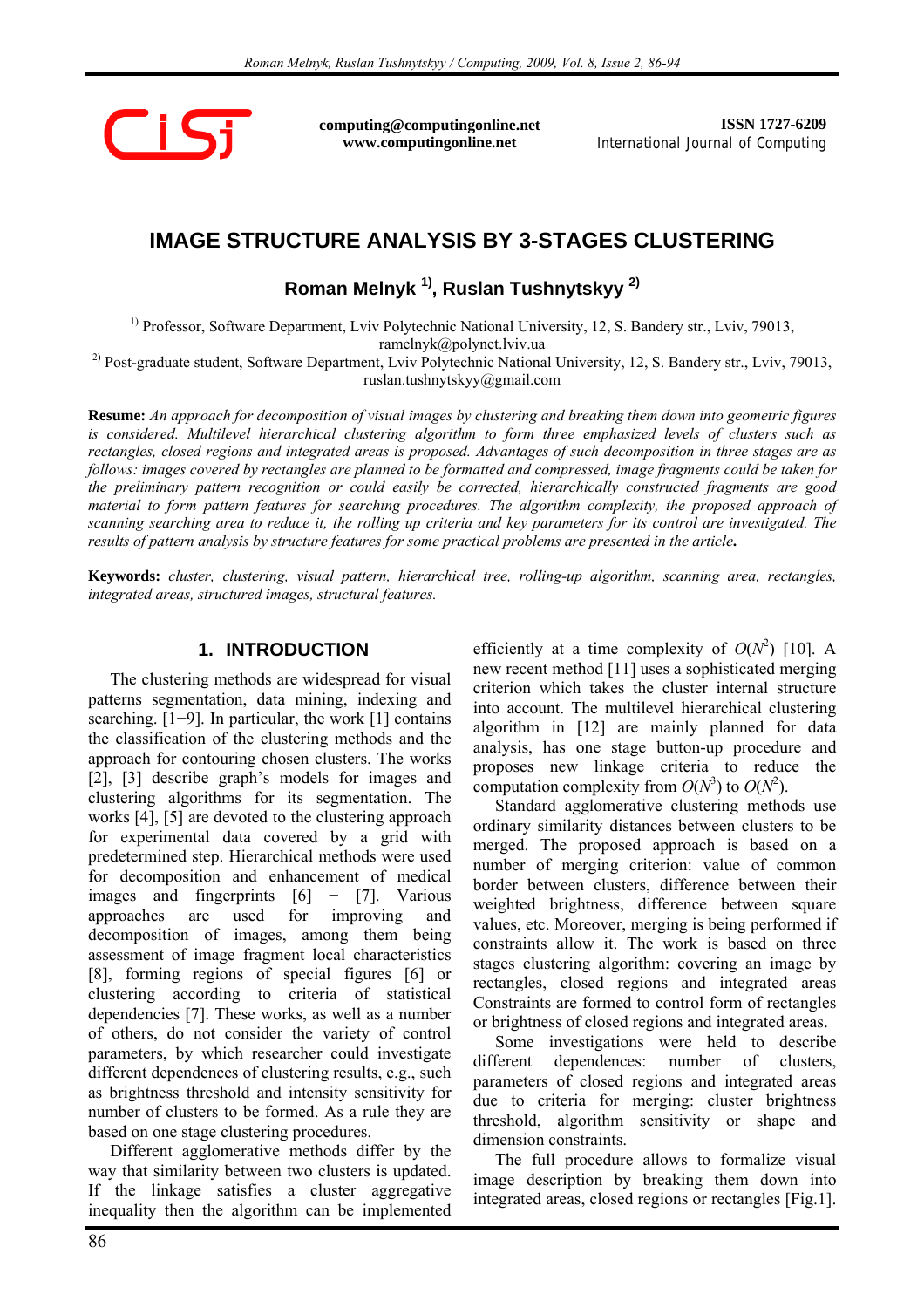An access to output fragments of every stage allows them to be corrected and broken into fragments. We would like to notice that we didn't find such image fragments classification in the referenced papers and others read. Additionally we note that *Microsoft Visual Studio.NET* disposes a class Region to paint figures with non regular shape.

When applying three stages clustering algorithm to practical images algorithmic complexity and computation time of image decomposition process would be taken into account. For this reason, scanning searching procedures on different stages of the algorithm are developed.

For large database with over tens of thousands of visual patterns, effective indexing becomes an important issue the content-based image retrieval systems (CBIR). The existent universal CBIR systems attribute to one of three categories depending on approach of extracting features, for example color  $[15 - 16]$ , shape  $[17 - 18]$ , structure and location  $[19 - 20]$ . Presented 3-stages clustering algorithm extracts some pattern structural properties (pattern features) which were taken to analyze and classify images.

# **2. TASK OF IMAGE DECOMPOSITION**

The tasks of the decomposition algorithm when being applied to visual patterns are to solve the following problems: 1) to get full description for all parts of image with its all possible characteristics; 2) to ensure an access for every part of pattern independently of its position on three levels hierarchical tree: integrated areas  $\rightarrow$  closed regions  $\rightarrow$  rectangles. Such access is planned to be used in searching procedures for pattern and its fragment recognition.



#### **Fig. 1 – Fragment of multilevel hierarchical tree**

To solve these complex tasks the multilevel three stages clustering algorithm based on traditional binary hierarchical tree is developed. Three stages of the process, the nodes of interest and a small fragment of the multilevel tree are shown on Fig. 1. Three stages are emphasized because they have different searching criteria to build different geometric figures. For user it is more interesting to consider three levels tree extracted from full tree

presented on Fig. 1 with earlier defined pattern fragments (areas, regions and rectangles) as nodes.

Before the clustering algorithm begins its work the preliminary procedure to prepare leafs of the hierarchical tree has to start. Non divisible microobjects, i.e., pixels of digital image must be united to form microclusters − smallest non divisible rectangles. The microclusters are fully or partly filled  $[Fig. 2(a)]$  in the case of black-and-white image or are combined from pixels of different brightness for grey image [Fig. 2 (b)].



**Fig.2 – Black-and-white and grey clusters** 

On the preliminary stage we must to solve the problem:

It is necessary to obtain a partitioning  $\bar{O}$  of the set of microobjects  $O=\{o_1, o_2, \ldots, o_N\}$ :

$$
\overline{O} = \{O_1, O_2, ..., O_n\}, \qquad (1)
$$
  

$$
n \to \min,
$$

so that a total number of partitions is minimized while satisfying the constraints:

$$
F_k^- \le F_k(X_i) \le F_k^+, \quad (k = \overline{1,m}; i = \overline{1,n}), \quad (2)
$$

where *n* is number of microclusters  $O_1$ ,  $O_2$ , ...,  $O_n$ ;  $F_k^-$ ,  $F_k^+$  – are boundary values of the *k*-th feature function. The functions  $F_1$ ,  $F_2$ , ...,  $F_n$  define coordinates, brightness, dimension, number of pixels, shape, color, ratio between filled and empty cells etc.

The cluster features or parts of them are also assigned for clusters on the higher levels of the hierarchical tree. So to make pattern decomposition by rectangles, closed regions and integrated areas we must to solve the problem (1) three times. We solve the optimization problem by the rolling-up procedure, i.e., algorithm of bottom-up merging of clusters to get minimal number of segments covering a pattern. The stages differ between themselves by merging criterion and constraints. The rolling-up procedure divides a set of objects into groups having the same or similar characteristics. Tree nodes not satisfying the constraints and subsequently not being the subjects for further rolling-up process are transferred to the result set of clusters.

The visual pattern area is being covered by grid with steps selected from a set of values:  $1\times1$ ,  $1\times2$ ,  $2\times1$ ,  $2\times2$  etc. Some scanning procedures to solve the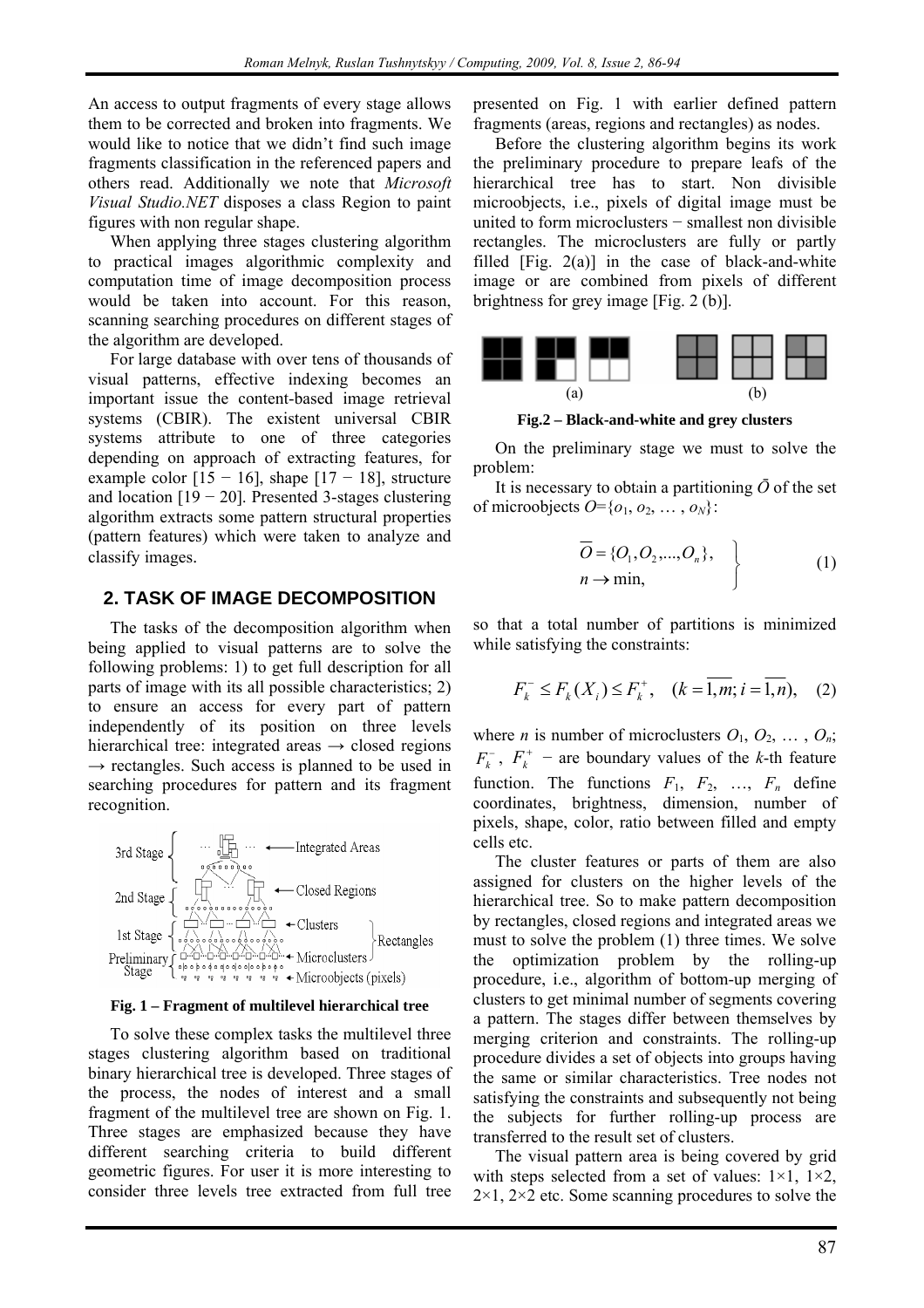problem (1) on the preliminary stage of the algorithm and to build microclusters as rectangles sized by selected steps of grid are developed. A cluster number on higher stages depends from a microcluster number and its features. That is why we developed alternative algorithms for scanning procedures on the preliminary stage of the algorithm. The trivial approach to get microclusters is to describe a grid cell as microcluster, i.e., to define for it all features and to assign them to it. For reason of a lack of paper place other preliminary scanning algorithms are not considered in the paper.

### **3. CONTROL PARAMETERS**

For grey image every microobject (pixel), is characterized by brightness value ranging from black to white. Brightness *b* of microobject we define by equation expressing its relative filling as percentage of black color:

$$
b = (256 - c_i) \times 100 / 256, \tag{3}
$$

or as percentage of white color:

$$
b = c_i \times 100 / 256
$$
 (4)

where  $c_i$  ( $i = 1,2,3$ ) is a value of one from the *R* (*G* or *B*) components of grey pixel.

Fig. 2(b) shows rectangles by different brightness values.

The equations (3), (4) are applicable only for microobjects. To denote integral microcluster brightness we use  $B_{rk}$ . We define it as a mean weighted value for two microobjects (microclusters) indexed by *i* and *j* and merging to a microcluster numbered by *k*:

$$
B_{rk} = \frac{b_i \times a_{i1} \times a_{i2} + b_j \times a_{j1} \times a_{j2}}{a_{i1} \times a_{i2} + a_{j1} \times a_{j2}},
$$
 (5)

where  $b_i$ ,  $b_j$  are the brightness values,  $a_{i1}$ ,  $a_{i2}$   $a_{i1}$ ,  $a_{i2}$ are values of microobject geometric sizes.

The equations  $(1) - (5)$  are being used on the preliminary and  $1<sup>st</sup>$  stages of the algorithm where microcluster and cluster as rectangles are considered. Fragment of medical pattern clustered by rectangles is illustrated by Fig. 3.

To denote integral closed region and integrated area brightness we use  $B_{Rk}$  and  $B_{Ak}$ . We define them as a mean value of cluster or closed region brightness of all *n* objects creating closed region or integrated area:

$$
B_{Rk} = 1/n \times \sum b_i; \qquad B_{Ak} = 1/n \times \sum B_{Ri} \qquad (6)
$$



**Fig.3 – Clustered pattern. (a) Original. (b) Pattern after preliminary and 1st stages of the algorithm** 

The equations (6) are being used on the  $2<sup>nd</sup>$  and 3<sup>rd</sup> stages of the algorithm where closed regions and integrated areas are considered. Fragment of medical pattern clustered by regions and areas are illustrated by Fig. 4.



**Fig.4** – Clustered pattern after  $2<sup>nd</sup>$  (a) and  $3<sup>rd</sup>$  (b) **stages of the algorithm (colors are random)** 

#### **4. ALGORITHM ACCURACY**

For black-and-white image there are two types of microcluster (rectangle): completely black and with a number of white positions.

Ratio between a number of black pixels  $n_{bi}$ entering  $i<sup>th</sup>$  microcluster and its total number of pixels  $n_{ti}$  we use as *i*<sup>th</sup> cluster brightness:  $r_{bi} = n_{bi} / n_{ti}$ . For example, Fig. 2(a) shows for microcluster brightness values  $1, \frac{3}{4}, \frac{1}{2}$ .

We note:  $S_P$  – area of pattern (number of black pixels),  $S_{oi}$  – area of cluster,  $S_{Pc}$  – area of the pattern got as coverage by rectangles:  $S_{Pc} = \sum S_{oi}$ , where *i* runs over full set of clusters.

The brightness parameter of rectangle we use to control accurate or approximation clustering results. For accurate clustering we have  $S_{Pc} = S_P$ .

In practice we have to reduce extra or noise information and then it is useful to consider the case  $S_{Pc} < S_{P}$ . We call this procedure cleaning or reduction. This process is similar to filtration of thin effects in visual patterns.

Opposite case is if  $S_{Pc} > S_P$ . This procedure is named as renewal or addition. We mean here, that by a noise in the pattern some needed pixels are destroyed or lost and its picture does not correspond to generally accepted one.

The brightness parameter is a key to control ratio between  $S_{Pc}$  and  $S_{Pc}$ , i.e., to control: 1) a numbers of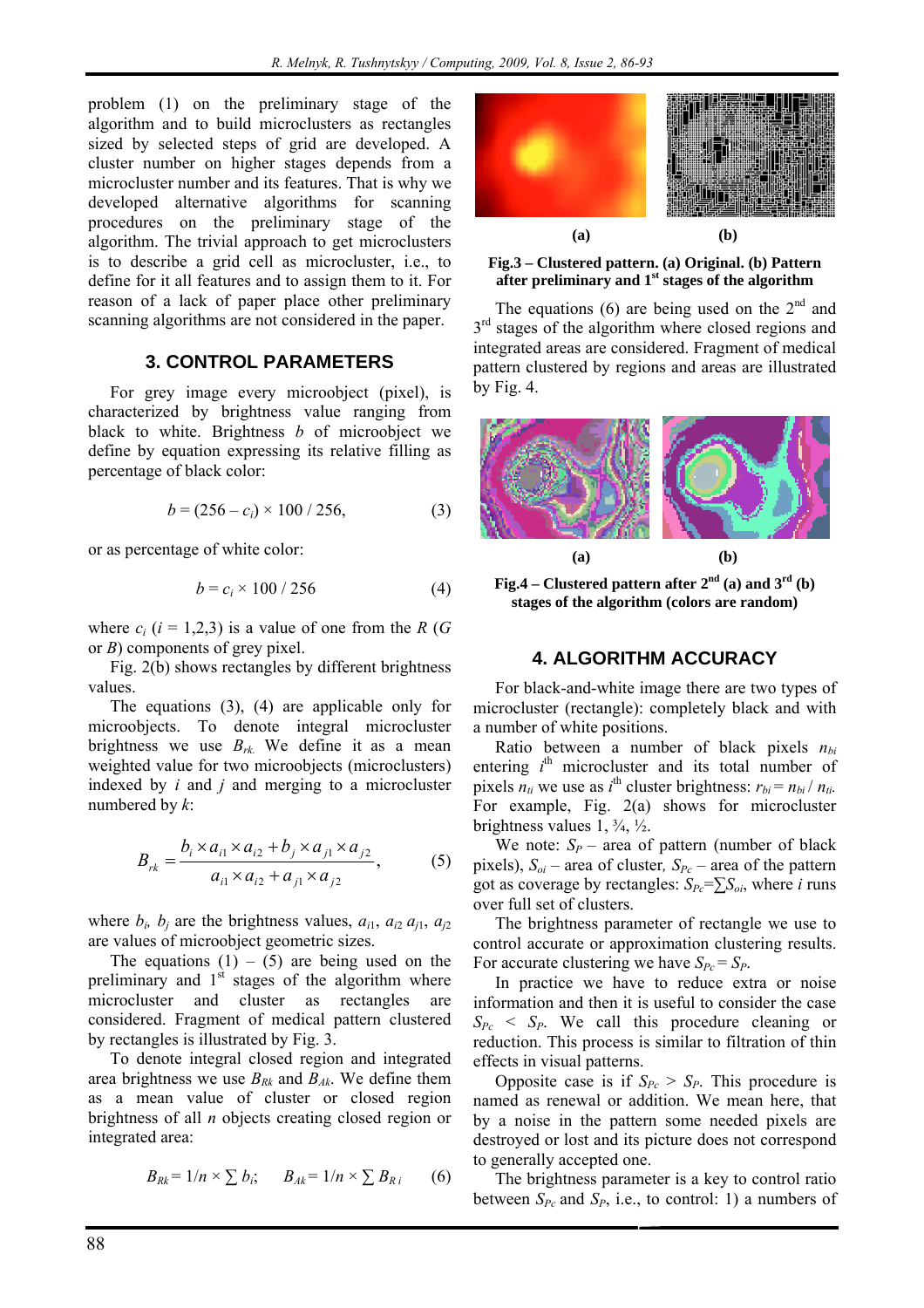microclusters and clusters not taking part in merging of the rolling-up process; 2) a number of white pixels included in the clusters covering the pattern; 3) numbers of clusters and closed regions got by pattern clustering.

We consider accuracy for image covered by clusters or covered by integrated areas:

$$
E_C = S_{Pc} / S_P, \qquad E_{IA} = IA_b / IA_{100}.
$$
 (7)

where  $IA_b$  – number of integrated areas, got by clustering with user defined brightness parameter *b*,  $IA<sub>100</sub>$  – number of integrated areas, got by clustering with brightness parameter  $b = 100\%$ .

## **5. DECOMPOSITION ALGORITHM**

 To solve the problem (1) we consider the rollingup algorithm having input objects as microclusters, clusters and closed regions and output objects as clusters, closed regions and integrated areas. To use one description for all these object we call them as Clusters. We denote them by  $Q_1, Q_2, \ldots$  The set  $X_i$ belongs to the *i*-th level of a tree and contains Clusters. On the *i-th* step of the algorithm merging Clusters create new Clusters by which the set  $X_{i+1}$ is being filled.

The sequence of steps in the *rolling-up algorithm* is as follows:

0. Prepare initial data:  $i=1$ , the set  $X_i$  is being filled by input Clusters;  $C_i = X_i$ ,  $B_i = \emptyset$ .

1. Form for every  $Q_k \in X_i$  a set of touching neighbors within the grid by searching procedure.

2. Calculate the criterion function values for all pairs of adjacent Clusters.

3. For every two candidates to be merged and satisfying all constraints create the list  $L(F_k)$  of criterion values by decreasing order.

3. Delete from  $L(F_{ki})$  pairs having intersected indexes beginning to search them from bottom.

4. Merge first pair of Clusters from the list and put new Cluster to the set *Bi*, correct the set *Ci*, form the new set  $X_{i+1}$  of Clusters.

5. Increasing *i*=*i*+1 repeat steps 1–4 until merging takes place.

The last set  $X_L$  contains output Clusters

## **6.ALGORITHM COMPLEXITY OPTIMIZATION**

Computation complexity of the clustering algorithm could be determined by a number of criterion function calculation, comparison and merging number. In the worst case, when merging number is 2*N*-1 (*N* is full number of input Clusters)

complexity of clustering algorithm exceeds  $O(N^2)$ . Theoretically to calculate all functions (needed and extra) it does cost  $O(N^3)$ . The main operations of the algorithm are related with searching of candidates for merging.

To reduce the algorithm complexity we could mainly at the stage of searching Cluster candidates to be merged. The searching area for the rolling-up procedure we plan as a part of full pattern space. This part is as a rectangle moving through the pattern rectangle by alternative rules. It scans the whole surface of image [see Fig. 7]. Area limits for searching Clusters – candidates to be merged – are put on one axe of coordinates. Decreasing input data volume we reduce the algorithm complexity from value  $O(N^2)$  to a set of smaller values  $O(n_i^2)$ , because the number  $n_i$  of Clusters in scanning area is smaller than the number  $N$  in full pattern area, i.e.,  $n_i < N$ . We would like to mention that searching procedure repeats its work step by step covering the whole pattern area by a sequence of smaller scanning areas.

All Clusters of two coordinates pattern space from Fig. 7 are stored in linear data structure containing description of the Cluster model and a pointer for neighboring Cluster [Fig. 8].



**Fig.5 – Scanning area of the algorithm** 

First rule for scanning is illustrated by Fig. 5(a)*.* The dashed-lined rectangle defines the scanning working area restricted by the right border. Scanning to search for neighboring Clusters is from left to right within the rectangle. After some searching and merging steps the rectangle is being moved to right.

 Fig. 5(b) illustrates the second rule of scanning. The rectangle is being restricted both by the right and the left borders. An image is being scanned from left to right within the rectangle. To search for neighboring Clusters the rectangle itself has two directions for moving: to left and to right. Cluster for which neighboring Cluster are being searched we accept as the center of the scanning rectangle.

The scanning area has adaptive property: dimension of scanning rectangle could be of image size or could be formed dynamically depending from Cluster size. For example, at the beginning the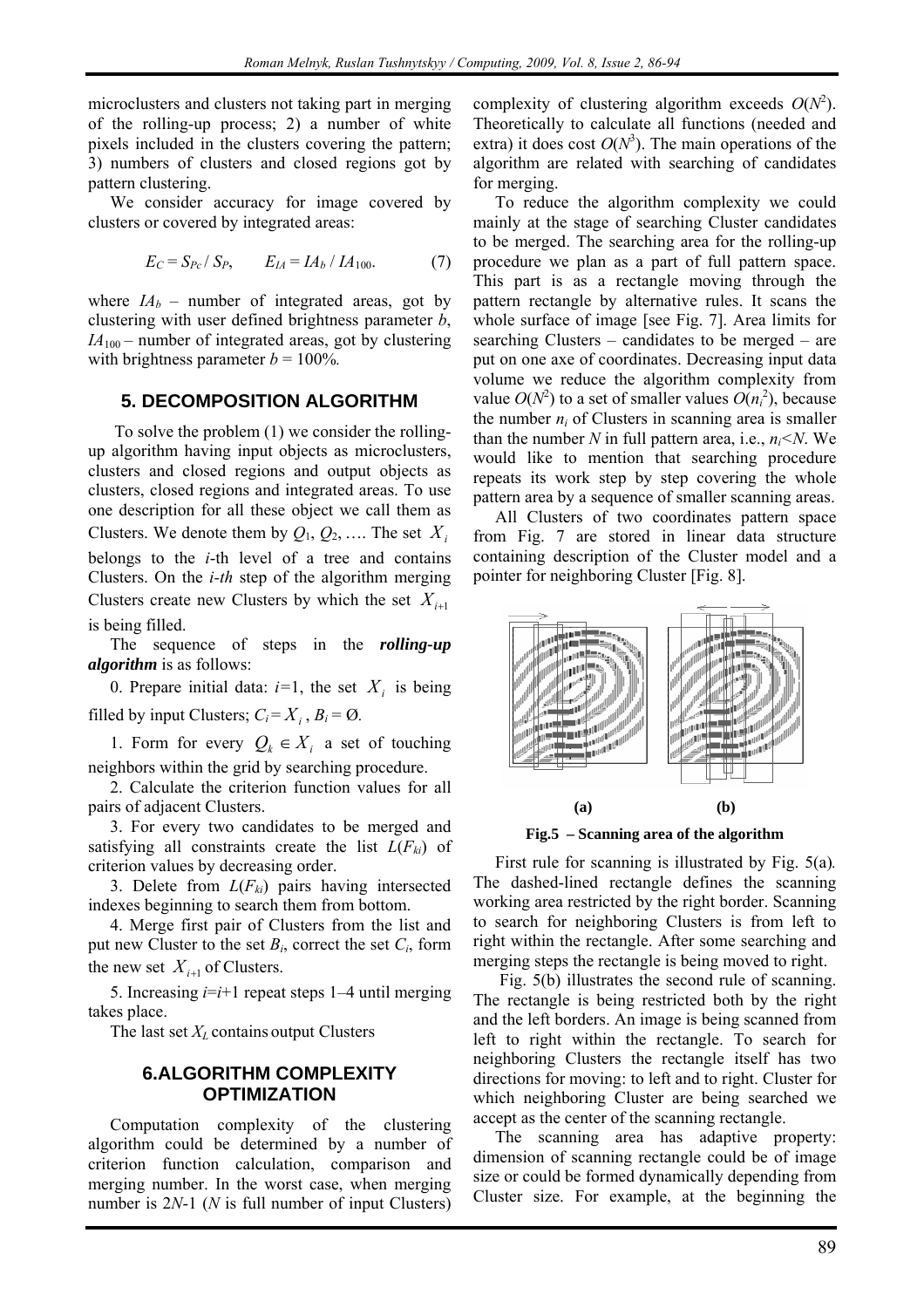scanning area size is being initialized by layout grid steps and further they are being increased step by step. This adaptive property essentially reduces for current Cluster a number of neighbors to be compared.

The experiments presented in the Table 1 confirmed efficiency of scanning area: minimal time economy is by one order and computation advantage is better for bigger images.

| Image<br>dimension | <b>Cluster</b><br>number | <b>Time without</b><br>scanning area, s | Time with<br>scanning area, s |
|--------------------|--------------------------|-----------------------------------------|-------------------------------|
| 120x178            | 5 1 5 5                  | 0,751                                   | 0,07                          |
| 149x150            | 7311                     | 0,661                                   | 0,05                          |
| 175x216            | 8 2 1 0                  | 0.450                                   | 0,05                          |
| 141x169            | 11952                    | 1,112                                   | 0,07                          |
| 156x173            | 13 617                   | 2,193                                   | 0,09                          |
| 171x213            | 14 136                   | 3,074                                   | 0,140                         |

**Table 1. Clustering algorithm without and with scanning area** 

# **7. CLUSTERING TO CLOSED REGION AND INTEGRATED AREAS**

By the  $2^{nd}$  and  $3^{rd}$  stages of the algorithm we solve the problem (1) having rectangles  $Q(Q_1, Q_2,$  $Q_3, \ldots, Q_N$  and closed regions  $R(R_1, R_2, R_3, \ldots, R_N)$ instead of set *O.* A task for the rolling-up procedure is to find partitioning  $\check{R} = \{R_1, R_2, \ldots, R_n\}$  and  $\check{A} = \{A_1, A_2, \ldots, A_n\}$  $A_2, ..., A_n$  instead of set  $\bar{O} = \{O_1, O_2, ..., O_n\}$  so that a total number of partitions is minimized:  $n \rightarrow min$ , while satisfying the constraints from  $(1)$ .

Every set *Ri* contains rectangles included to one closed region by the rolling-up procedure. Criterion for rectangles to be merged is a number of common edges [Fig.  $6(a)$ ].



**Fig.6 – Merging criterion (a) and distance between clusters (b)** 

Constrains are formulated by feature functions *F*i.. Second criterion for Cluster rectangle to participate in merging is minimal distance *d* in pixels between their closest rectangles [Fig. 6(b)]. Distance *d* is measure to be controlled by user.

We extended the distance criterion for "diagonal" and "main" distances [Fig. 7(a)].

In particular, diagonal distance is useful to process images having ring structure, e.g., blood cells, fingerprints etc.



**Fig.7 – Diagonal and main distances between clusters (a), a set of coordinates for a neighboring Cluster (b)** 

To realize the algorithm to solve the problem (1) with such objects as rectangles and closed regions we use new procedure to search candidates to be merged. The procedure is being used on the  $1<sup>st</sup>$  step of the *rolling-up algorithm*. The main its steps are as follows:

1. Select a current primary Cluster not belonging to any result Cluster.

2. Form a set of coordinates *P* around the Cluster from  $1<sup>st</sup>$  step. The set includes all possible points, where neighboring Clusters could be located including the diagonal and main distances [Fig. 7(b)].

3. Look for a secondary Cluster to select it while satisfying the following conditions:

– it does not belong to any result Cluster;

– one or more coordinates of set *P* belong to the secondary Cluster.

4. Repeat step 3 until neighboring secondary Cluster exists.

5*.* Repeat all step until primary Cluster exists.

Having the candidates list the *rolling-up algorithm* continues its steps to build results Clusters (regions and areas) by hierarchical tree.

#### **8. STRUCTURE FEATURES**

As results the 3-stages clustering algorithm extracts from image some characteristics which we assign to the set of structural features. In particular: *MC* − number of microclusters, *C*, *CR*, *IA* − numbers of clusters, regions and areas from three stages. Also we get brightness parameters and square values for all objects.

We use these numbers and parameters to define structural properties by which one could estimate the structure degree of image, in particular:

1) structure coefficients corresponding to merging degree by one stage of the algorithm (an index specifies the algorithm stage):

$$
K_s^1 = C/MC
$$
,  $K_s^2 = CR/C$ ,  $K_s^3 = IA/CR$  (8)

2) structure coefficients corresponding to merging degree by two stages of the algorithm:

$$
K_s^{12} = CR / MC, \qquad K_s^{23} = IA / C. \tag{9}
$$

3) structure coefficients corresponding to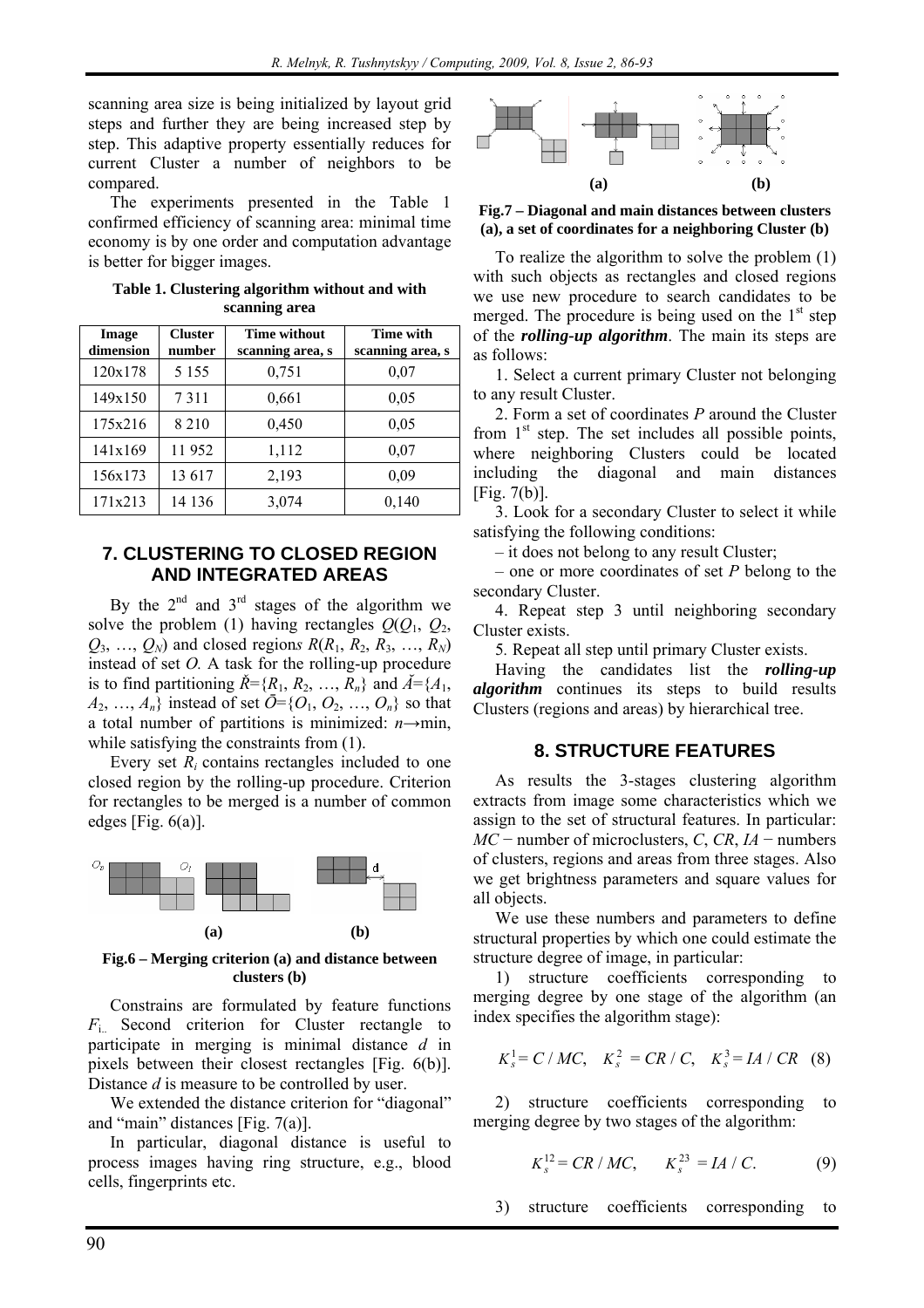merging degree by three stages of the algorithm:

$$
K_s^{123} (MC) = IA / MC.
$$
 (10)

To characterize inverse property (fuzziness) we use inverse values for  $(2-5)$ , e.g.:

$$
K_f^{123} (MC) = MC / IA.
$$
 (11)

The image structure coefficients we also assign to structural features. In some cases to widen the set we can in formulas (4-6) to use a total number of image pixels *PX* instead of *MC*:

$$
K_s^{123}(PX) = IA / PX.
$$
 (12)

Each selected fragment i, in particular, area or region characterize the relative number of pixels:

$$
vxi(CR) = pxi(CR)/PX, vxi(IA) = pxi(IA)/PX, (13)
$$

for which inequality is as follows:

$$
\sum px_i(CR) \leq PX, \quad \sum px_i(LA) \leq PX,
$$
 (14)

where sum takes for all formed areas IA or region CR.

Some statistical properties could easily be considered as structural properties. For example:

1) Mean cluster, region or area dimension :

$$
M(CR) = (1 / CR) \cdot \sum px_i(CR),
$$
  
 
$$
M(IA) = (1 / IA) \cdot \sum px_i(IA),
$$
 (15)

2) Cluster, region or area deviation

$$
D(CR) = \sqrt{(1/CR) \cdot \sum (px_i (CR) - M(CR))^{2}}
$$
  

$$
D(IA) = \sqrt{(1/IA) \cdot \sum (px_i (IA) - M(IA))^{2}}
$$
(16)

3) To estimate the image elementary object size/deviation features on different levels of decomposition we propose statistical relations:

$$
R(CR) = \frac{M(CR)}{D(CR)}, \qquad R(IA) = \frac{M(IA)}{D(IA)} \qquad (17)
$$

And for full image integral statistical relations

$$
R_I(CR) = \frac{IA \cdot M(CR)}{D(CR)}, \quad R_I(LA) = \frac{IA \cdot M(LA)}{D(LA)} \quad (18)
$$

All or part of above mentioned structural features are planned to be used for pattern and its fragments analysis and classification.

## **9. IMAGE STRUCTURE AND SURFACE ANALYSIS**

The clustering algorithm was applied for material structure and surface analysis by using proposed structure features. Work [21] presents structured and non structured images investigation by the grid step and microcluster brightness parameter. Fig. 8 presents samples with lines by different width and length to imitate changing of structure complexity. Table 2 contains some structure coefficients and features illustrating structural changes especially by values of  $K^{123}(MC)$  and  $R_1(IA)$ .



**Fig. 8 – Images for structure analysis** 

| <b>Structural</b>           | <b>Visual pattern</b> |         |         |
|-----------------------------|-----------------------|---------|---------|
| characteristics             | a                     | b       | c       |
| $K_{s}^{123} (MC)$          | 0,00102               | 0,00214 | 0,00425 |
| $R_I(IA)$                   | 2,42940               | 2,87323 | 3,77030 |
| MC                          | 3912                  | 2802    | 1882    |
| $\mathcal{C}_{\mathcal{C}}$ | 1038                  | 890     | 707     |
| CR                          | 11                    | 11      | 13      |
| IA                          |                       |         |         |

**Table 2. Structure coefficients and features** 

Fig.9 presents medical pattern structure analysis. The determined structural features of the mattern could be used for its indexing ans searchin in databases as well as for qualitative and quantitative estimation of the pattern given.



**Fig.9 – Medical pattern. (a) Input image. (b) Clusters. (c) Closed regions. (d) Integrated areas. (e) Closed regions coloured by their weighted brightness**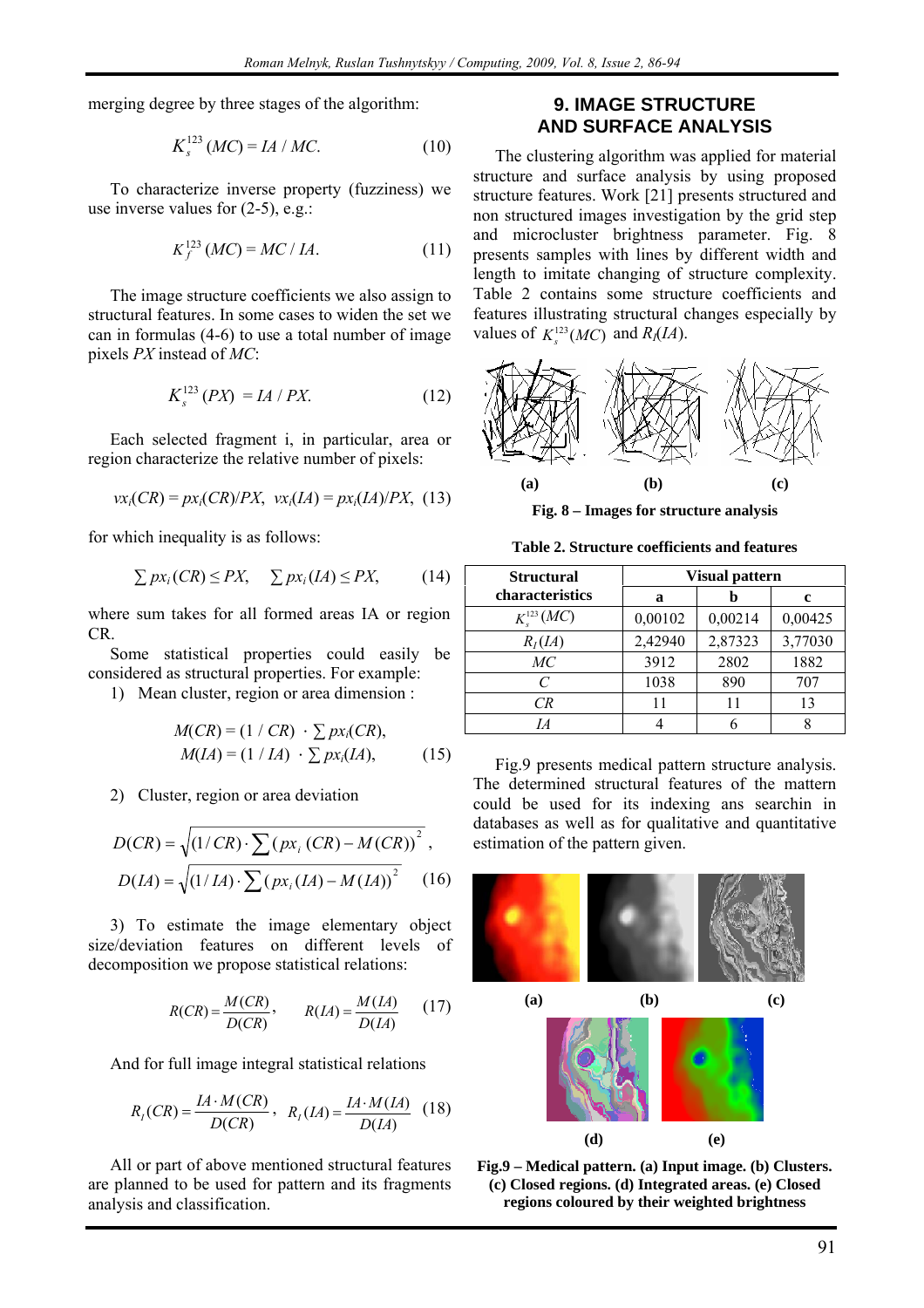The main structural coefficients and features are as follows:  $K_s^{123}(MC) = 0,00182, MC = 36241,$  $C = 25384$ ,  $CR = 25272$ ,  $IA = 66$ ,  $M(IA) = 549,106$ ,  $D(IA) = 1330,06.$ 

By the experiment we can conclude that numbers of final Clusters (integrated areas) are of close values as it was expected.

The algorithm was applied for surface topology of freshly deposited surfaces [Fig.10].



**Fig. 10 – Surface topology of freshly deposited (a) Pt, (b) Au and (c) Ag surfaces. The average grain size is 3 nm for Pt, 8 nm for Au, 15 nm for Ag** 

By structural features from table 3 we can estimate the surface structure changes caused by different grain size, applied to polish the surface.

**Table 3. Structure characteristics of metal surface** 

| <b>Structural</b>           | <b>Visual pattern</b> |         |         |
|-----------------------------|-----------------------|---------|---------|
| characteristics             | a                     | h       | c       |
| $K_{s}^{123} (MC)$          | 0,00244               | 0,00294 | 0,00373 |
| $R_I(IA)$                   | 72,641                | 78,92   | 99,250  |
| МC                          | 21700                 | 21700   | 21700   |
| $\mathcal{C}_{\mathcal{C}}$ | 17498                 | 15699   | 15449   |
| CR                          | 13973                 | 11523   | 10895   |
| IA                          | 53                    | 64      | 81      |
| M(IA)                       | 409,433               | 339,062 | 267,901 |
| D(IA)                       | 298,726               | 274,952 | 218,638 |

Close results were got by investigating the glass surfaces having different sizes of nanobubles [Fig.11]. Table 4 confirms: the more structure complexity the greater values have structural features.



**Fig. 11 – A series images revealing nanobubbles on a glass surface** 

Fig 11(a) correspond to pH 9.4, Fig.  $11(b) - pH$ 4.4, Fig.  $11(c) - pH 5.6$ .

To widen a range of the algorithm application the specimen of polished Si surfaces were taken for investigation (fig12). Samples were elaborated by

different grain sizes.

**Table 4. Structure characteristics for glass surface** 

| <b>Structural</b>  | <b>Visual pattern</b> |         |         |
|--------------------|-----------------------|---------|---------|
| characteristics    | a                     | b       | c       |
| $K_{.}^{123}$ (MC) | 0,00661               | 0,00754 | 0,00870 |
| $R_I(IA)$          | 103,87                | 106,225 | 129,429 |
| MC                 | 11183                 | 11134   | 9770    |
| $\mathcal{C}$      | 11112                 | 10692   | 8836    |
| CR                 | 11072                 | 10463   | 8076    |
| IA                 | 74                    | 84      | 85      |
| M(A)               | 151,121               | 132,547 | 114,941 |
| D(IA)              | 107,653               | 104,814 | 75,484  |
|                    |                       |         |         |





Results in table 5 and others which could be calculated confirmed that they are applicable for quality estimation of polished surfaces.

**Table 5. Structure characteristics for Si surface** 

| <b>Structural</b>           | <b>Visual pattern</b> |         |         |
|-----------------------------|-----------------------|---------|---------|
| characteristics             | a                     | b       | c       |
| $K_{s}^{123} (MC)$          | 0,00307               | 0,00388 | 0,00400 |
| $R_I(IA)$                   | 82,589                | 98,216  | 89,944  |
| MC                          | 22119                 | 20079   | 22243   |
| $\mathcal{C}_{\mathcal{C}}$ | 18834                 | 17213   | 19226   |
| CR                          | 16112                 | 14909   | 16746   |
| IA                          | 68                    | 78      | 89      |
| M(A)                        | 325,279               | 257,423 | 249,921 |
| D(IA)                       | 267,818               | 204,436 | 247,298 |

## **10. PROGRAM PACKAGE**

The experimental program package with the user interface has been developed [21]. It controls all operation stages: image input, parameters, intermediate and output images, clustering options (full, specified), report of the algorithm work, result parameters for each clustering stage.

The program packages is programmed in  $C#$ language of *Microsoft Visual Studio 2008*.

### **11. CONCLUSION**

The clustering algorithm for visual patterns analysis is developed and investigated. It is based on ideas: 1) classifications of pattern fragments as microclusters, clusters, closed regions and integrated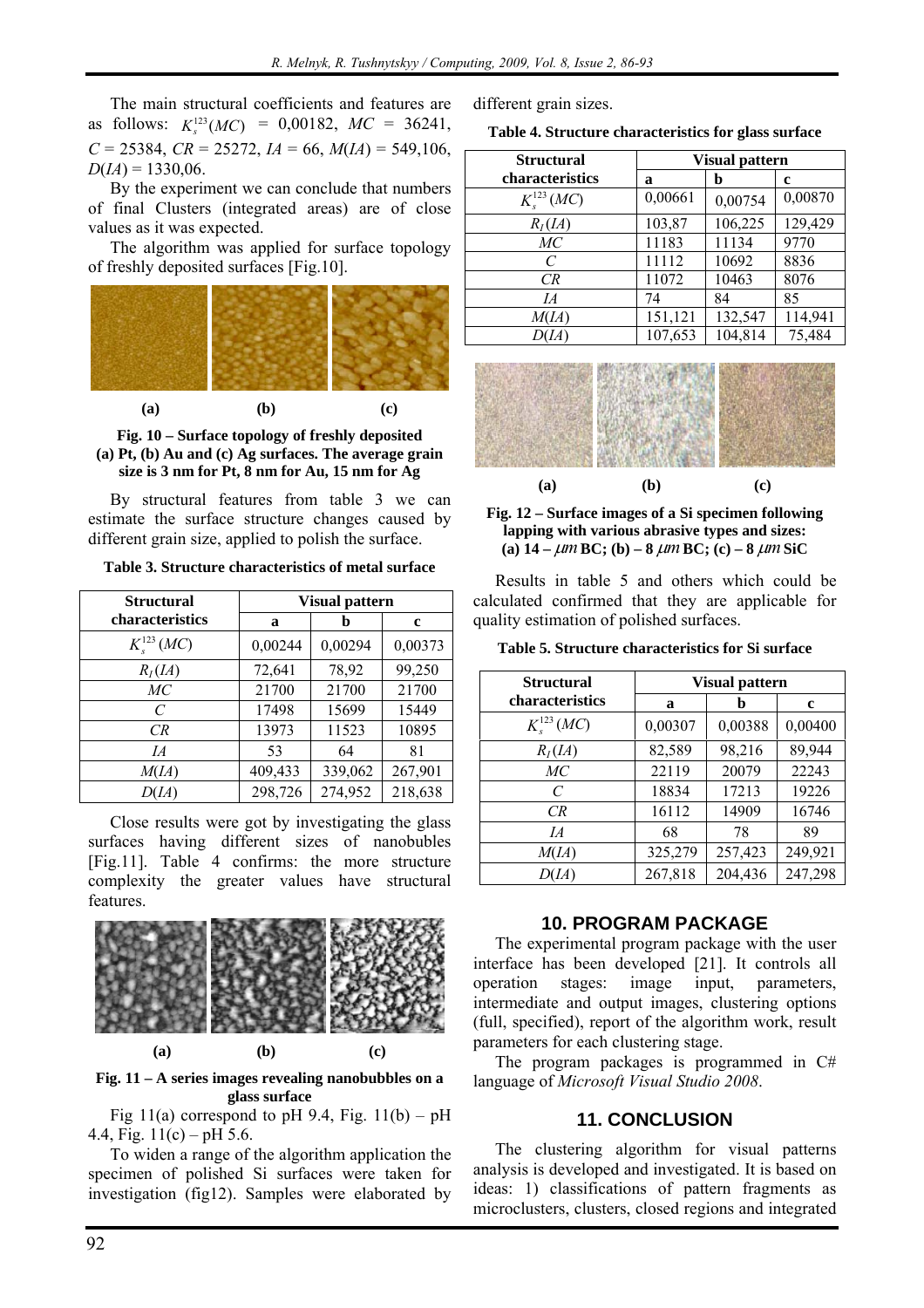areas; 2) rolling-up algorithm to solve the problem of optimal coverage on three stages of the algorithm; 3) scanning area approach to reduce the algorithm complexity; 4) calculation of structure features to analyze material structure and surface.

The test results confirmed possibility to apply the program package for image analysis and processing to determine their properties and features, to find structural changes, to search defects in objects and materials. The package could be useful for specialists from medicine, metallurgy, spectroscopy and many others making conclusion by sample images.

All tests were performed by a computer with processor *AMD Athlon* 1.68 GHz, 768 Mb RAM.

# **12. REFERENCES**

- [1] A. Yip, C. Ding, T. Chan. Dynamic Cluster Formation Using Level Set Methods, *IEEE Trans. on Pattern Analysis and Machine Intelligence* 28 (6) (2006). p. 877−889.
- [2] L. Grady, E. Schwartz. Isoperimetric Graph partitioning for Image segmentation, *IEEE Trans. on Pattern Analysis and Machine Intelligence* 28 (3) (2006). p. 469–475.
- [3] M. Pavan, M. Pelillo. Dominant sets and Pairwise Clustering, *IEEE Trans. on Pattern Analysis and Machine Intelligence* 29(1) (2007). p. 167−172.
- [4] Z. Yu, H.-S. Wong. GCA: A real-time grid based clustering algorithms for large data set, *Proc. of the 18th International Conference on Pattern Recognition (ICPR)* (2006). p. 740−743.
- [5] K. Wilamowska, M. Manic. Unsupervised pattern clustering for data mining, *Proc. of the 27th Annual Conference of the IEEE Industrial Electronics Society (IECON)* (2001). p. 862– 1867.
- [6] S. Katz, A. Tal. Hierarchical mesh decomposition using fuzzy clustering and cuts, *ACM Transactions on Graphics* 22 (3) (2003). p. 954–961.
- [7] R. Dosil, X.M. Pardo, X.R. Fdez-Vidal. Decomposition of three-dimensional medical images into visual patterns, *IEEE transactions on biomedical engineering* 52 (12) (2005). p. 2115−2121.
- [8] L. Hong, Y. Wan, A. Jain. Fingerprint image enhancement: Algorithm and performance evaluation, *IEEE Transactions on Pattern Analysis and Machine Intellegence* 20 (8) (1998). p. 777−789.
- [9] K. Anil, R. Dubes. Algorithms for Clustering Data, *Prentice Hall*, 1988. 320 p.
- [10] G. Karypis, E. Han, V. Kumar. Chameleon: A

Hierarchical Clustering Algorithm Using Dynamic Modeling, *Computer* 32 (1999). p. 68−75.

- [11] C. Ding, X. He. Cluster Aggregate Inequality and Multilevel Hierarchical Clustering, *Proc. 9th European Conf. Principles of Data Mining and Knowledge Discovery* (2005). p. 71−83.
- [12] M. Laszlo, S. Mukherjee. A Gegridic Algorithm Using Hyper-Quadtrees for Low-Dimensional K-means Clustering, *IEEE Transactions on Pattern Analysis and Machine Intelligence* 28 (4) (2006). p. 533−543.
- [13] A. Vailaya, A.K. Jain, H.J. Zhang, "On image classification: city vs. landscape", *Pattern Recognition*, vol. 31, p. 1921-1935, 1998.
- [14] M.J. Swain, D.H. Ballard, "Color indexing", *International journal of Computer Vision*, vol. 7, n. 1, p. 11-32, 1991.
- [15] H. Nezamabadi-pour, E. Kabir, "Image retrieval using histograms of unicolor and bicolor blocas and direccional changes in intensity gradient", *Pattern Recognition Letters*, vol. 25, n. 14, p. 1547-1557, 2004.
- [16] F. Mokhtarian, S. Abbasi, "Shape similatity retrieval under affine transforms", *Pattern Recognition*, vol. 35, p. 31-41, 2002.
- [17] A.K. Jain, A. Vailaya, "Image retrieval using color and shape", *Pattern Recognition*, vol. 29, n. 8, p. 1233-1244, 1996.
- [18] B.S. Manjunath, W.Y. Ma, "Texture feature for browsing and retrieval of image data", *IEEE PAMI*, vol. 8, n. 18, p. 837-842, 1996.
- [19] J.R. Smith, C.S. Li, "Image classification and quering using composite region templates", *Academic Press, Computer Vision and Understanding*, vol. 75, p. 165-174, 1999.
- [20] J.Z. Wang, J. Li, G. Wiederhold, "SIMPLIcity: semantic sensitive integrated matching for picture libraries", *IEEE Trans. on Pattern Analysis and Machine Intelligence*, vol. 23, n. 9, p. 947-963, 2001.
- [21] R.A. Melnyk, R.B. Tushnytskyy, "Pattern Analysis by Clystering", *Proc. of the 5th Intern. Conf. Neural Networks and Artificial Intelligence (ICNNAI)*(2008). p. 160–163.



*mining.* 

*Roman Melnyk Professor of Software Engineering Department, Institute of Computer Sciences and Information Technologies, Lviv Polytechnic National University.* 

*Research interests: combinatory problems, methods of fuzzy clustering, coding and recognition, storage and data*